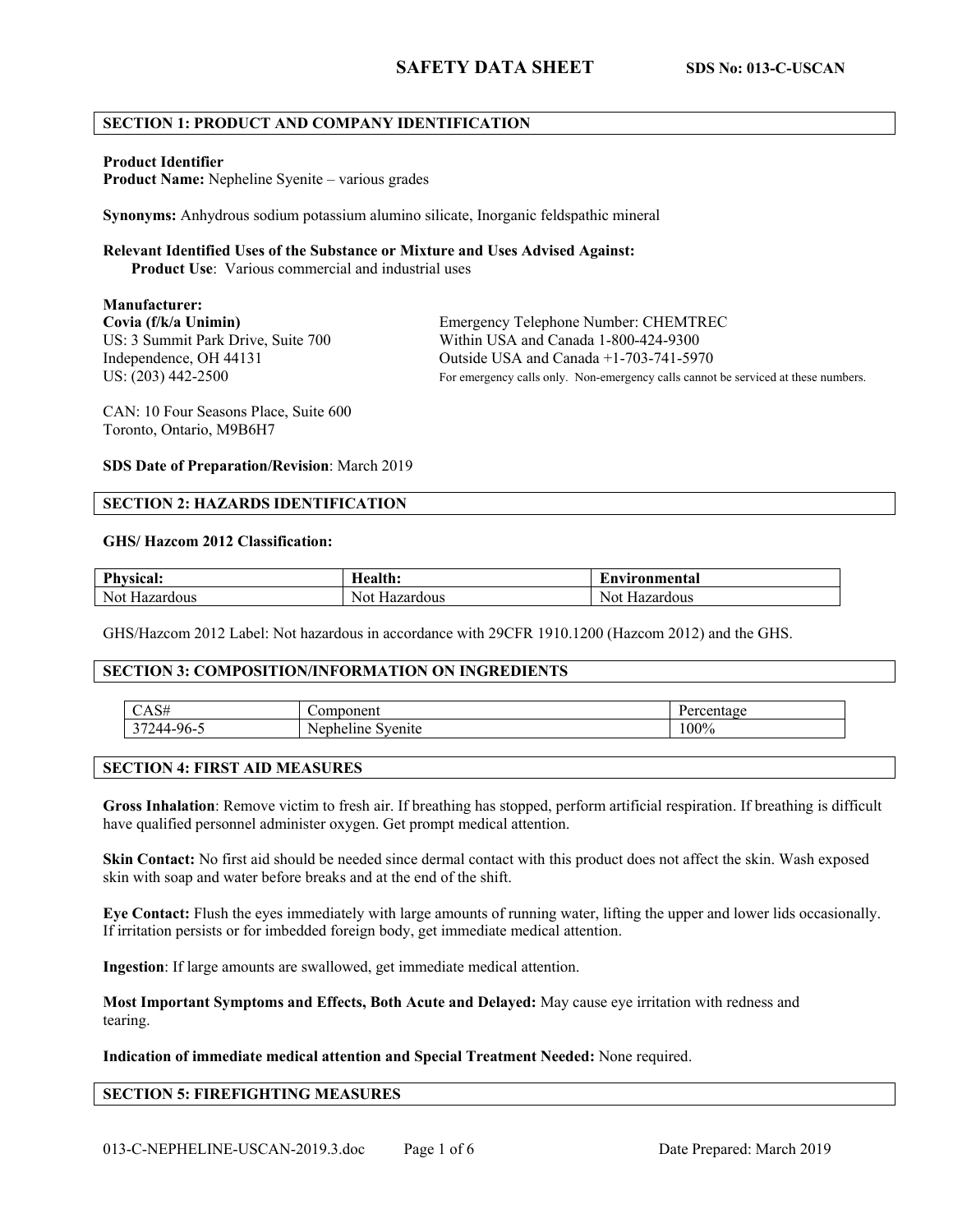**Suitable Extinguishing Media:** This product will not burn but is compatible with all extinguishing media. Use any media that is appropriate for the surrounding fire.

#### **Specific Hazards Arising from the Chemical:**

**Unusual Fire and Explosion Hazards**: Not flammable or combustible. Dry powders may accumulate static charge in handling which can be a source of ignition for flammable atmospheres. **Hazardous Combustion Products**: None.

**Special Protective Equipment and Precautions for Fire-Fighters:** None required with respect to this product. Firefighters should always wear self-contained breathing apparatus for fires indoors or in confined areas.

## **SECTION 6: ACCIDENTAL RELEASE MEASURES**

**Personal Precautions, Protective Equipment and Emergency Procedures:** Wear appropriate protective equipment.

**Environmental Precautions:** Report spills and releases as required to appropriate authorities.

**Methods and Material for Containment/Cleanup:** If uncontaminated, collect using dustless method (HEPA vacuum or wet method) and place in appropriate container for use. If contaminated: a) use appropriate method for the nature of contamination, and b) consider possible toxic or fire hazards associated with the contaminating substances. Collect for appropriate disposal.

## **SECTION 7: HANDLING AND STORAGE**

**Precautions for Safe Handling:** Avoid breathing dust. Use normal precautions against bag breakage or spills of bulk material. Avoid creation of respirable dust. Use good housekeeping in storage and use areas to prevent accumulation of dust in work area.

Use adequate ventilation and dust collection. Maintain, use, clean and fit test respirators in accordance with OSHA regulations. Maintain and test ventilation and dust collection equipment. Launder clothing that has become dusty. Empty containers (bags, bulk containers, storage tanks, etc.) retain product residue and must be handled in accordance with the provisions of this Material Safety Data Sheet. **WARN and TRAIN** employees in accordance with state and federal regulations.

## **WARN YOUR EMPLOYEES (AND YOUR CUSTOMERS AND USERS IN CASE OF RESALE) BY POSTING, AND OTHER MEANS, OF THE HAZARDS AND OSHA PRECAUTIONS AND ANY OTHER APPLICABLE REGULATORY PRECAUTIONS TO BE USED. PROVIDE TRAINING FOR YOUR EMPLOYEES ABOUT OSHA PRECAUTIONS.**

Dust can accumulate electrostatic charges due to friction from transfer and mixing operations and cause an electrical spark (ignition source) which can ignite flammable liquids and atmospheres. Provide adequate precautions when adding this product to flammable and combustible mixtures like paints and coating, such as electrical grounding and bonding, inert atmosphere or non-sparking tools. However, bonding and grounds may not eliminate the hazard for static accumulation.

**Conditions for Safe Storage, Including any Incompatibilities:** Store in a dry location.

## **SECTION 8: EXPOSURE CONTROLS/PERSONAL PROTECTION**

#### **Exposure Guidelines:**

Definitions: NIOSH means National Institute for Occupational Safety and Health. REL means the NIOSH Recommended Exposure Limit. TLV means American Conference of Governmental Industrial Hygienists (ACGIH) Threshold Limit Value.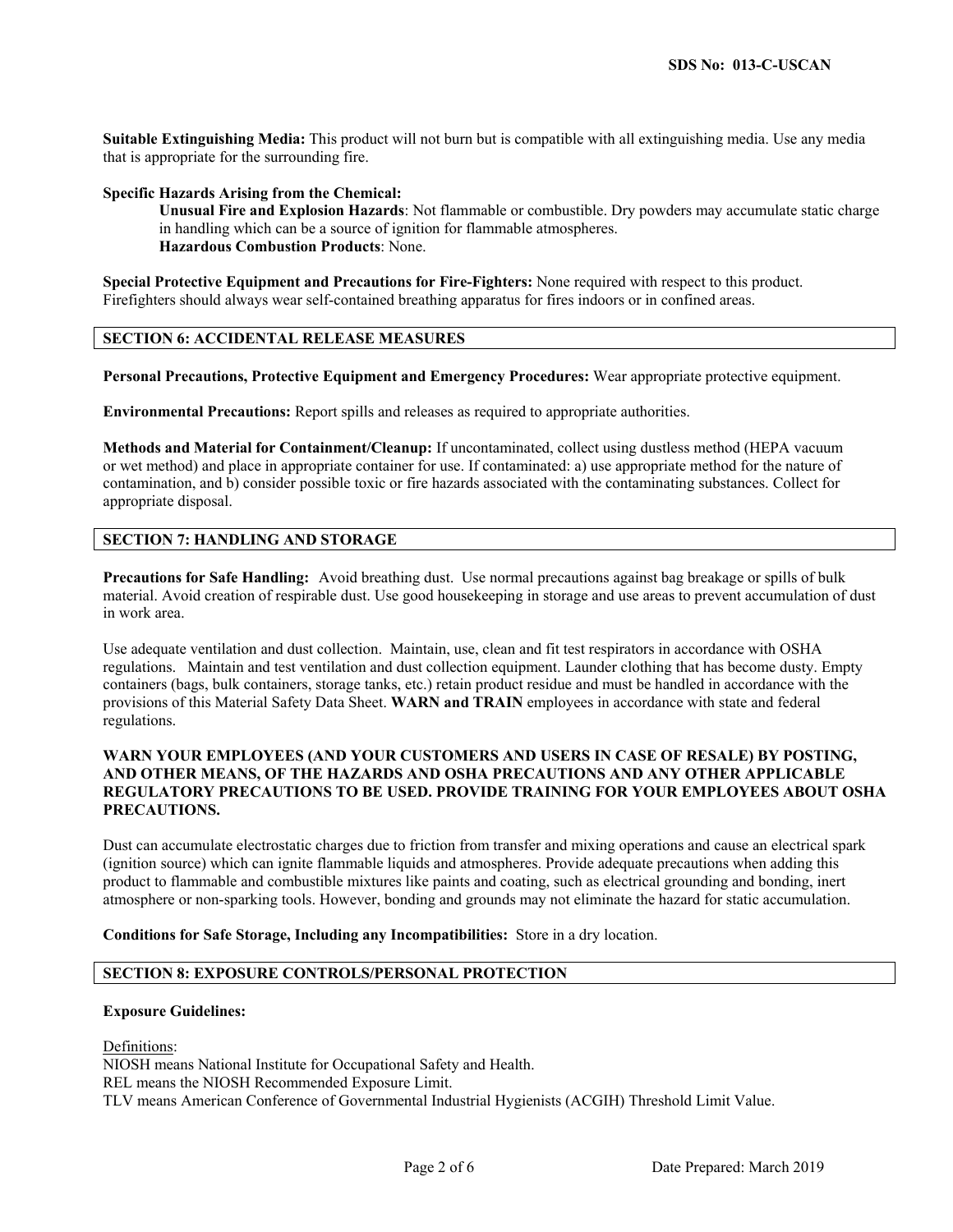TWA means time-weighted average.

Ontario OEL – 10 mg/ $m<sup>3</sup>$  (total dust)

PEL - 5 mg/m<sup>3</sup> TWA (respirable fraction), 15 mg/m<sup>3</sup> TWA (total dust) as Particulates not Otherwise Regulated TLV- None established (refer to ACGIH guidance for Particulates (insoluble or poorly soluble) Not Otherwise Specified)  $MSHA - 10$  mg/m<sup>3</sup> TWA as Nuisance Particulates

**Appropriate Engineering Controls:** Use local exhaust as required to maintain exposures as far as possible below applicable occupational exposure limits. See also ACGIH "Industrial Ventilation - A Manual for Recommended Practice" (current edition). Control of exposure to dust must be accomplished as far as feasible by accepted engineering control measures (for example, enclosure or confinement of the operation, general or local exhaust ventilation and substitution of less toxic materials).

### **Personal Protective Equipment:**

**Respiratory Protection**: When effective engineering controls are not feasible, or while they are being implemented, appropriate respiratory protection must be used. Use appropriate respiratory protection for respirable particulates based on consideration of airborne workplace concentrations and duration of exposure arising from intended end use. Refer to the most recent government and local standards.

**Gloves:** Protective gloves recommended.

**Eye Protection**: Safety glasses or goggles recommended.

**Other Protective Equipment/Clothing**: As appropriate for the work environment. Dusty clothing should be laundered before reuse.

| Form:                             | Solid                         | Appearance:                      | White powder       |
|-----------------------------------|-------------------------------|----------------------------------|--------------------|
| <b>Viscosity:</b>                 | Not applicable                | Odor:                            | None               |
| pH:                               | Not applicable                | <b>Odor Threshold:</b>           | Not applicable     |
| <b>Boiling Point/Range:</b>       | Not applicable                | <b>Vapor Density:</b>            | Not applicable     |
| <b>Melting point/freezing</b>     | 1223°C / 2233°F               | <b>Evaporation Rate:</b>         | Not applicable     |
| point:                            |                               |                                  |                    |
| <b>Flammability (solid, gas):</b> | Fully oxidized, will not burn | Partition coefficient (n-        | Not applicable     |
|                                   |                               | octanol/water):                  |                    |
| Decomposition                     | Not applicable                | <b>Vapor Pressure:</b>           | Not applicable     |
| Temperature:                      |                               |                                  |                    |
| <b>Flash Point:</b>               | Not applicable                | <b>Relative Density:</b>         | 2.61               |
| <b>Lower Explosion Limit:</b>     | Not applicable                | <b>Solubilities:</b>             | Insoluble in water |
| <b>Upper Explosion Limit:</b>     | Not applicable                | <b>Autoignition Temperature:</b> | Will not burn      |

## **SECTION 9: PHYSICAL AND CHEMICAL PROPERTIES**

#### **SECTION 10: STABILITY AND REACTIVITY**

**Reactivity:** This product is not reactive under normal conditions of storage and use.

**Chemical Stability:** This product is stable at normal temperatures.

**Possibility of Hazardous Reactions:** None known

**Conditions to Avoid:** None known.

**Incompatible Materials:** None known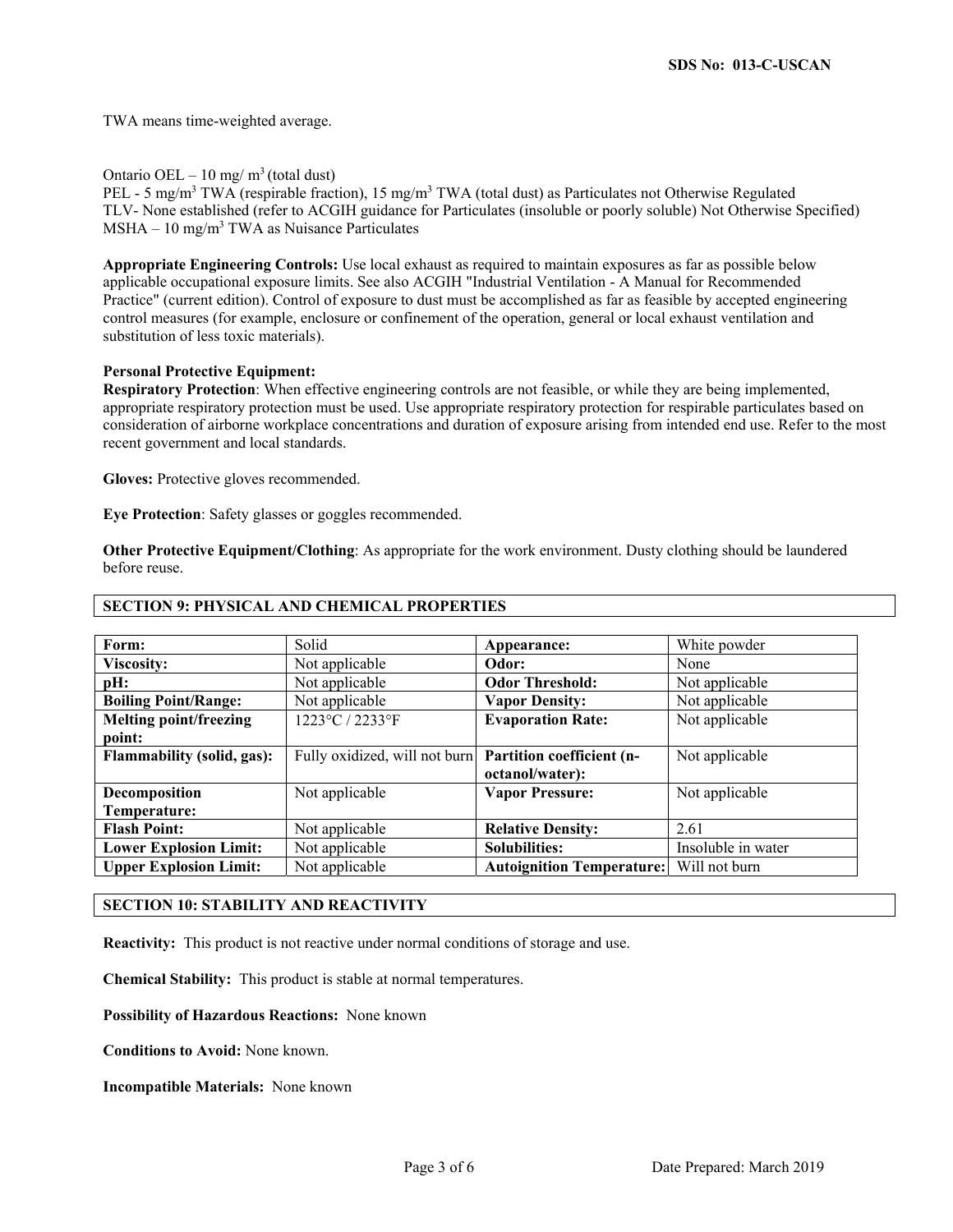#### **Hazardous Decomposition Products:** None known.

## **SECTION 11: TOXICOLOGICAL INFORMATION**

### **Information on Toxicological Effects**

#### **Potential Health Effects:**

**Inhalation:** Inhalation of dust may cause irritation of the nose, throat and respiratory passages.

**Skin Contact:** No adverse effects expected.

**Eye Contact:** Contact may cause mechanical irritation and possible injury.

**Ingestion:** No adverse effects expected for normal, incidental ingestion.

**Chronic Health Effects**: Prolonged overexposure to any nuisance dust may cause lung injury. Symptoms include cough, shortness of breath, and reduced pulmonary function.

**Signs and Symptoms of Exposure:** Overexposure to nuisance dusts may cause mucous membrane and respiratory irritation, cough, sore throat, nasal congestion, sneezing and shortness of breath.

**Acute Toxicity Values:** No acute toxicity data is available for product.

**Skin Sensitization**: Not a skin sensitizer in animals or humans.

**Repeated Dose Toxicity**: No specific data is available, however, prolonged overexposure to nuisance dust may cause lung changes.

**Carcinogenicity**: None of the components of this product are listed as carcinogens or suspected carcinogens by IARC, NTP or OSHA.

**Developmental / Reproductive Toxicity**: No specific data is available, however, there is no evidence that nepheline syenite exposure has any effect on reproduction.

**Genetic Toxicity**: No specific data is available, however, there is no evidence that nepheline syenite is a germ cell mutagen.

### **SECTION 12: ECOLOGICAL INFORMATION**

**Toxicity:** No ecotoxicity data is available. This product is not expected to present an environmental hazard.

**Persistence and Degradability:** This product is not degradable but not hazardous to the environment.

**Bioaccumulative Potential:** Not expected to bioaccumulate.

**Mobility in Soil:** Not applicable.

**Results of PBT and vPvB Assessment:** None required.

**Other Adverse Effects**: None known

#### **SECTION 13: DISPOSAL CONSIDERATIONS**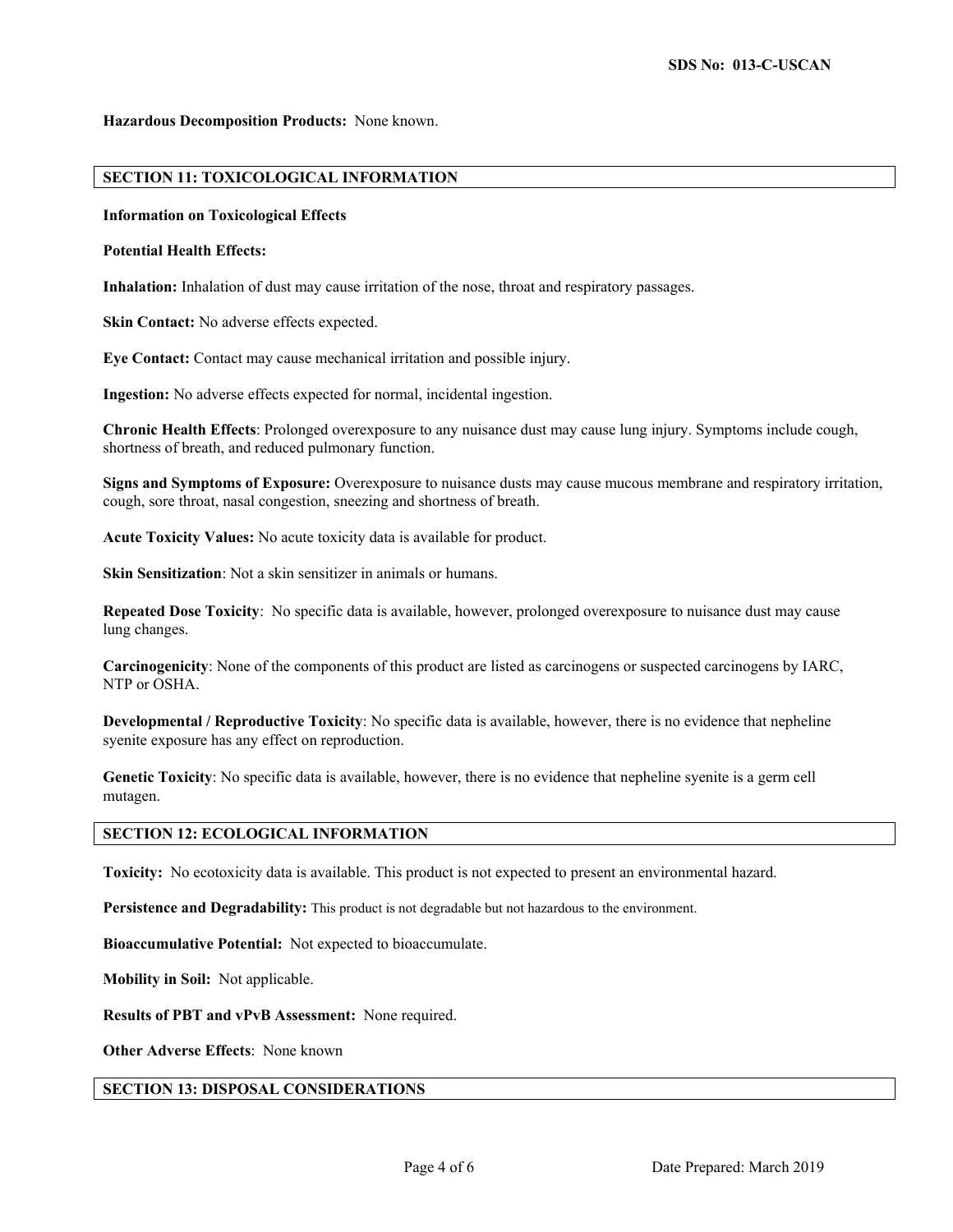### **Waste Treatment Methods:**

If uncontaminated, dispose as an inert, non-metallic mineral. If contaminated, dispose in accordance with all applicable local, state/provincial and national/ federal regulations in light of the contamination present. Local regulations may be more stringent than regional and national requirements. It is the responsibility of the waste generator to determine the toxicity and physical characteristics of the material to determine the proper waste identification and disposal in compliance with applicable regulations.

# **SECTION 14: TRANSPORT INFORMATION**

Not regulated for transportation under IATA/ICAO, IMDG, US DOT, EU ADR, or Canadian TDG Regulations. Transport in Bulk According to Annex II of MARPOL 73/78 and the IBC Code: None

### **SECTION 15: REGULATORY INFORMATION**

**SARA 311/312:** Refer to Section 2 for the OSHA Hazard Classification

**SARA 313** This Product Contains the Following Chemicals Subject to Annual Release Reporting Requirements Under the SARA Section 313 (40 CFR 372): None

#### **CERCLA Section 103 Reportable Quantity:** None

**California Proposition 65:** This product does not contain substances regulated under California Proposition 65.

**Toxic Substances Control Act:** All of the components of this product are listed on the EPA TSCA Inventory or exempt from premanufacture notification requirements.

**European Inventory of Commercial Chemical Substances:** All of the components of this product are listed on the EINECS Inventory or exempt from notification requirements.

**EU REACH Status**: This substance is exempt from REACH registration.

**Canadian Environmental Protection Act:** All the components of this product are listed on the Canadian Domestic Substances List or exempt from notification requirements.

**Canadian WHMIS Classification:** Not a controlled product

This SDS has been prepared according to the criteria of the Controlled Products Regulation (CPR) and the SDS contains all of the information required by the CPR.

**Japan METI:** All of the components of this product are existing chemical substances as defined in the Chemical Substance Control Law.

**Australian Inventory of Chemical Substances:** All of the components of this product are listed on the AICS inventory or exempt from notification requirements.

**Australian National Occupational Health & Safety Commission Status:** Not classified as hazardous according to the criteria of Australian National Occupational Health & Safety Commission.

**Korea:** All of the components of this product are listed on the ECL inventory or exempt from notification requirements.

**Philippines:** All of the components of this product are listed on the PICCS inventory or exempt from notification requirements.

**New Zealand:** All of the components of this product are listed on the HSNO inventory or exempt from notification requirements.